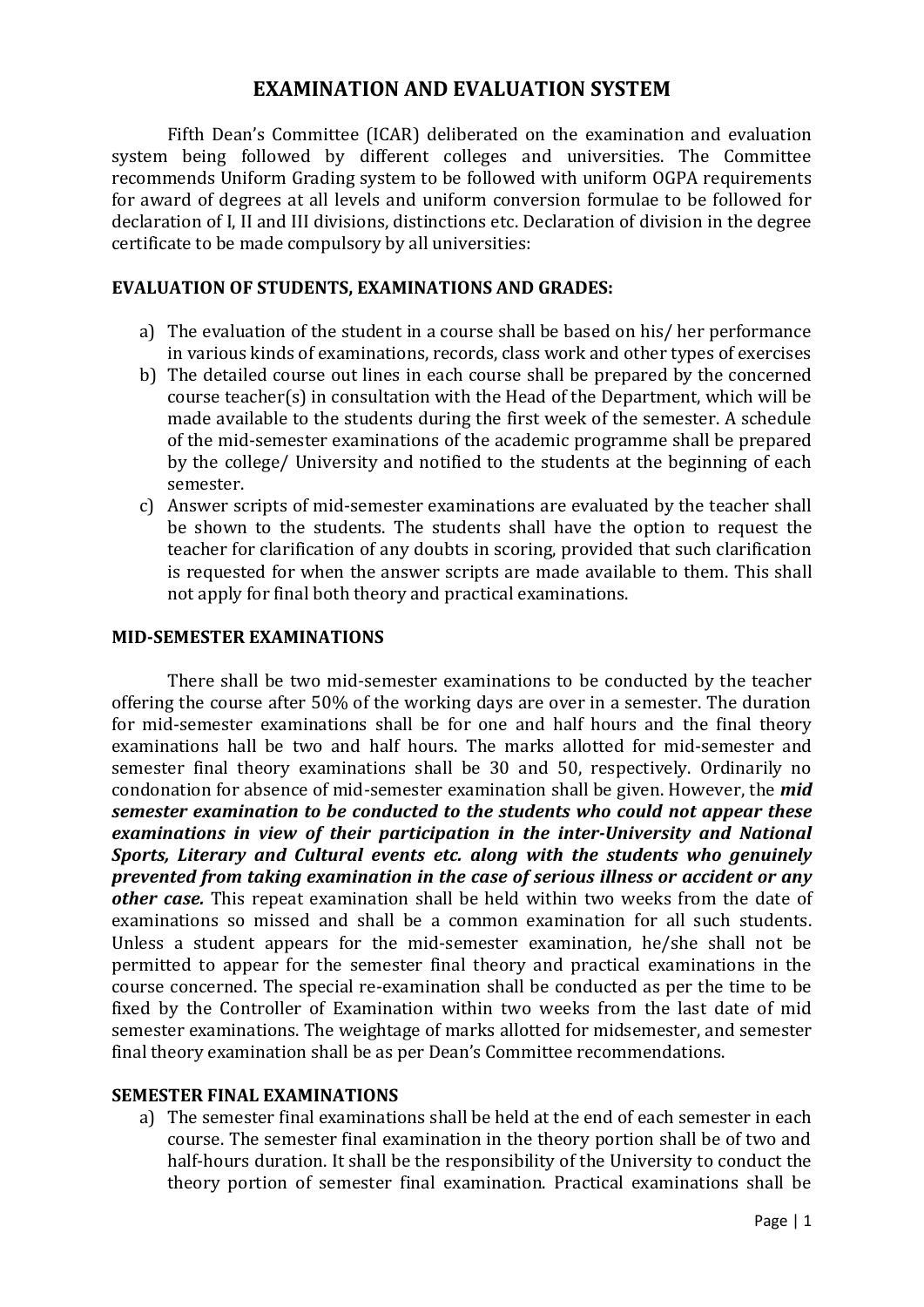conducted by the respective colleges. The students shall be given preparation holidays (not mandatory) before the commencement of semester final theory examinations.

b) Answer scripts of semester final theory examinations are evaluated through common evaluation system in selected centers, year of study wise. On the last day of semester final examinations, the Controller of Examination shall send all the sealed answer scripts to the University where they are coded before distribution for valuation. Evaluation instructions are issued by the University from time to time for each semester.

#### **COMPUTATION AND AWARD OF COURSES GRADES**

Marks for the practical shall be based on continuous evaluation of practical classes and final practical examination which shall include a viva-voce examination. In respect of RAWE Programme/ In-plant Training / Industrial Attachment / Hands on Training / Skill Development Training and ELP etc., the criteria for evaluation of students as prescribed in manuals of respective programmes shall be followed.

#### **EXAMINATION:**

Courses with Theory and Practical Mid-term Exam (30%) + Assignment (5%) in practical oriented courses + Practical (15%) + External Theory (50%)

#### **COURSES WITH ONLY THEORY**

Mid-term Exam (40%) + Assignment (10%) + External Theory (50%)

### **COURSES WITH ONLY PRACTICAL**

100% Internal Mid-term examination question paper is set by the course teacher(s) concerned and COE shall ensure the coverage of the syllabus. Computation and award of courses grades are detailed in Annexure – II

#### **SEMESTER FINAL PRACTICAL EXAMINATIONS (INTERNAL)**

Shall be conducted by course instructor(s).

### **SEMESTER FINAL THEORY EXAMINATIONS (EXTERNAL)**

The syllabus of the courses concerned shall be sent to at least two teachers at other Universities for each course who shall prepare the question paper in addition to the existing system of paper setting.

The COE shall choose two question papers which shall be moderated by the teachers as identified by the COE of the respective faculty and finally one of the question papers shall be chosen by the University of the Respective faculty/COE for the conduct of semester final theory examination. Evaluation shall be done internally by the faculty other than the course Instructor in case of single campus colleges.

Weightage with various courses such as course with theory and practical  $(1+1,2+1,3+1)$ and  $1+2$  etc.) courses with theory only  $(1+0, 2+0)$  and  $3+0$  etc.) and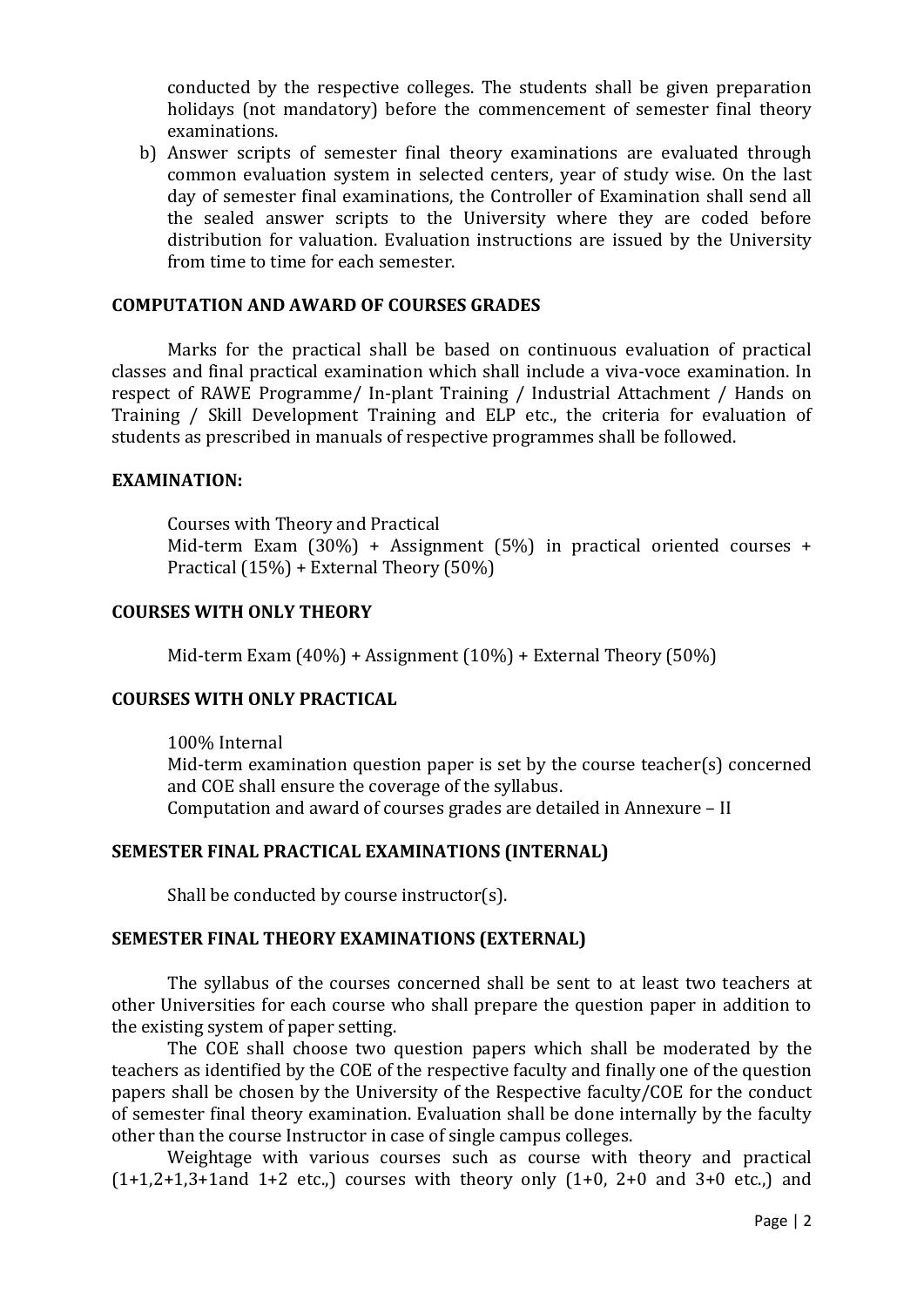courses with practical only  $(0+1, 0+2, 0+3$  and  $0+4$  etc.,) are approved as proposed (Annexure – II enclosed).

| <b>Degree</b> | <b>Percentage of Marks Obtained</b> | <b>Conversion into Points</b> |  |
|---------------|-------------------------------------|-------------------------------|--|
| All           | 100                                 | 10 Points                     |  |
|               | 90 to $< 100$                       | $9$ to $<$ 10                 |  |
|               | $80$ to $< 90$                      | $8$ to $< 9$                  |  |
|               | $70$ to $~80$                       | $7$ to $< 8$                  |  |
|               | $60$ to $< 70$                      | $6$ to $<$ 7                  |  |
|               | 50 to $< 60$                        | $5$ to $<6$                   |  |
|               | $< 50$ (Fail)                       | < 5                           |  |
|               | 80.76<br>E.g.                       | 8.076                         |  |
|               | 43.60                               | 4.360                         |  |
|               | 72.50 (but shortage in attendance)  | Fail (1 point)                |  |

| <b>OGPA</b>     | <b>Division</b>             |
|-----------------|-----------------------------|
| $5.000 - 5.999$ | Pass                        |
| $6.000 - 6.999$ | II division                 |
| $7.000 - 7.999$ | I division                  |
| 8.000 and above | I division with distinction |

| $GPA =$ | Total points scored / Total credits (for 1 semester) |  |
|---------|------------------------------------------------------|--|
|         |                                                      |  |

 $CGPA = \sum Total points scored / Course credits$ 

 $OGPA = \sum$  Total points scored (after excluding failure points)/ Course credits

% of Marks = OGPA x 100/10

# **MASS ABSENCE OF STUDENTS FROM A CLASS OR EXAMINATION**

Absence of students 'enmasse' from a class or examination shall not be condoned. The COE, in addition, may order suspension of the course, if deemed necessary.

## **UNFAIR MEANS DURING TESTS AND EXAMINATIONS**

The COE of the college shall be responsible for dealing with all cases of use of unfair means in various examinations.

The phrase, 'Use of Unfair Means' include possession of any information or material by the student, talking to other students, copying from other students or from printed or written material may include 'use of mobiles or any other electronic gadgets', impersonation etc. The invigilator concerned, on finding the use of unfair means by any student may take the answer scripts of the student and the material evidence, if any, and the explanation from the student. The student may also be sent out of the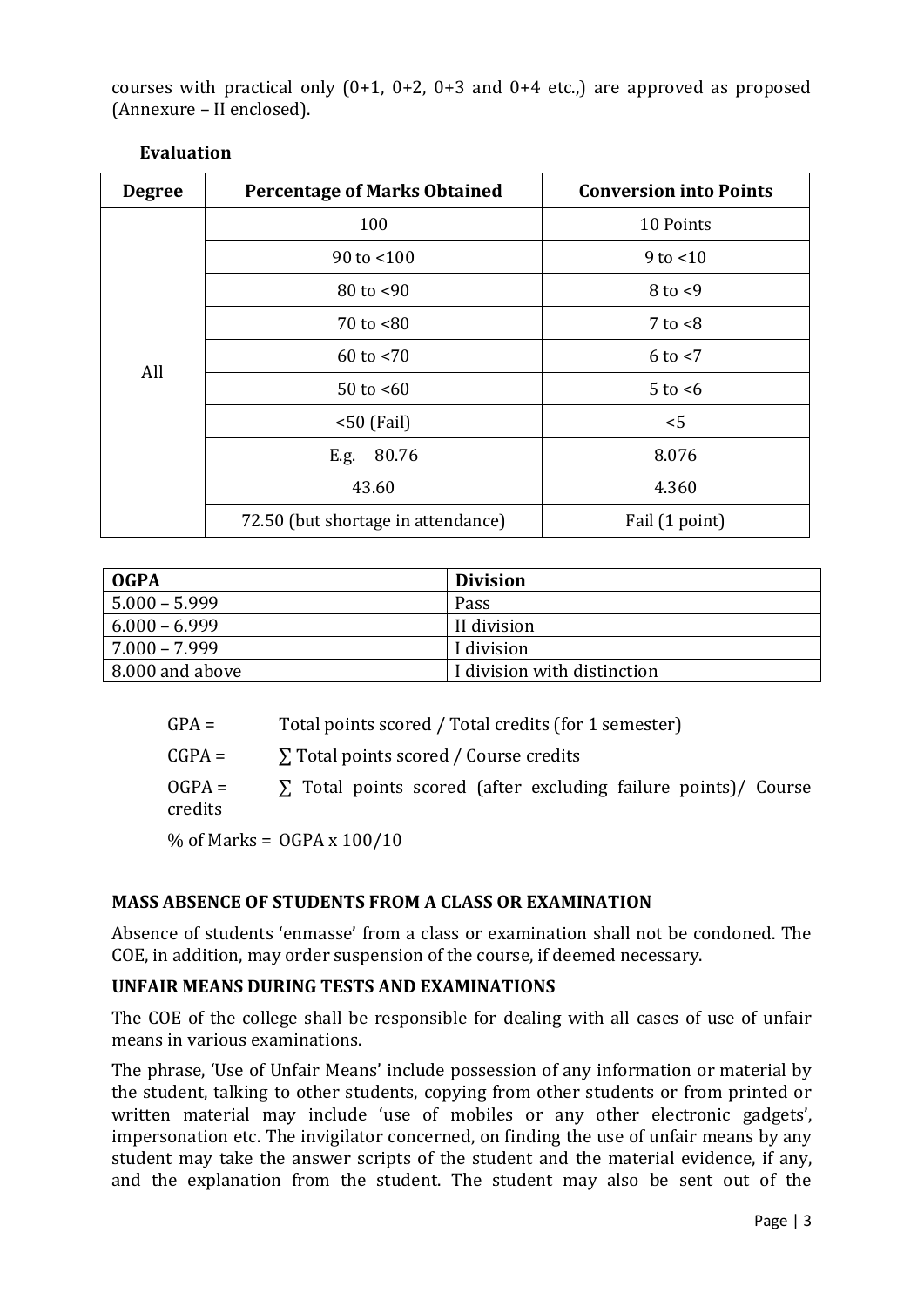examination hall immediately. The invigilator concerned shall report each case of unfair means direct to the COE immediately with full details of the incident, answer scripts, the available evidence and explanation of the concerned students, if any. The COE, on receipt of the report, may give an opportunity to the concerned student to represent his/her case considering all the available evidence, the COE shall take appropriate action immediately. The penalty shall be as indicated below:

- a) A student found using unfair means during mid-semester examination shall be deemed to have failed in that course.
- b) A student found using unfair means during semester final examination shall be deemed to have failed in all the courses, he/she has registered in that semester and/or in such of those courses in which he/she appeared for semester final examination in that semester. In such cases, the student shall not be permitted to take the remaining examinations, if any, in that semester.
- c) The COE shall report each case falling under (a) and (b) above immediately, after passing order to the COE of the concerned faculty. For using unfair means of a serious nature such as ignoring the repeated instructions of invigilator, or abusing or threatening or assaulting the invigilator, warranting higher penalties than those indicated in clauses (a) and (b) above, the COE, beside stating the student as failed in all the courses he/she registered in that semester, may further debar the student for the succeeding semester and the fact informed to the Dean of the college. The Dean after examining the case, may debar the student for further period or permanently. The decision of the Dean is final.
- d) The parent or the guardian of the concerned student shall be informed of any punishment awarded to the student and the reason there for.

### **SCRUTINY OF GRADES**

The student may apply to the Registrar within one week after the announcement of the grades for scrutiny of the totaling of marks of the semester final examination or calculation of grade points obtained by him advancing sufficient reasons for such a request. The fee for such scrutiny shall be as prescribed from time to time.

### **ACADEMIC STATUS AND SCHOLASTIC EFFICIENCIES**

- a) Astudentshallgetminimumof50%marksinbothfinaltheoryandfinalpracticalexami nations separately for a pass in the final examination of a course. If a student does not achieve this, he/she has to re appear for the final examination in theory/ practical or both as the case may be, when next conducted for such course(s).
- b) A student obtaining a grade point of 5.0 shall be considered to have passed the course. A student getting less than 5.0 shall be deemed to have failed in the course and "F" shall be indicated in the grade point. A student who secures grade point below 5.0 or who secures less than 50% marks in semester final theory / practical examination of the course (or) was marked absent has to appear for either final theory or practical examination or both (as the case may be). A student may also have the option to write the mid-semester examination of the course in the same semester when he/she next takes the final examination (Theory/practical or both) of that particular course.
- c) Whenever a student wants to take re-examination in any course(s) he/she should fill in the particulars in a prescribed application form duly paying the reexam fees for each course subject within forty days from the date of commencement of the subsequent semester.

### **PROMOTION TO SECONDYEAR:**